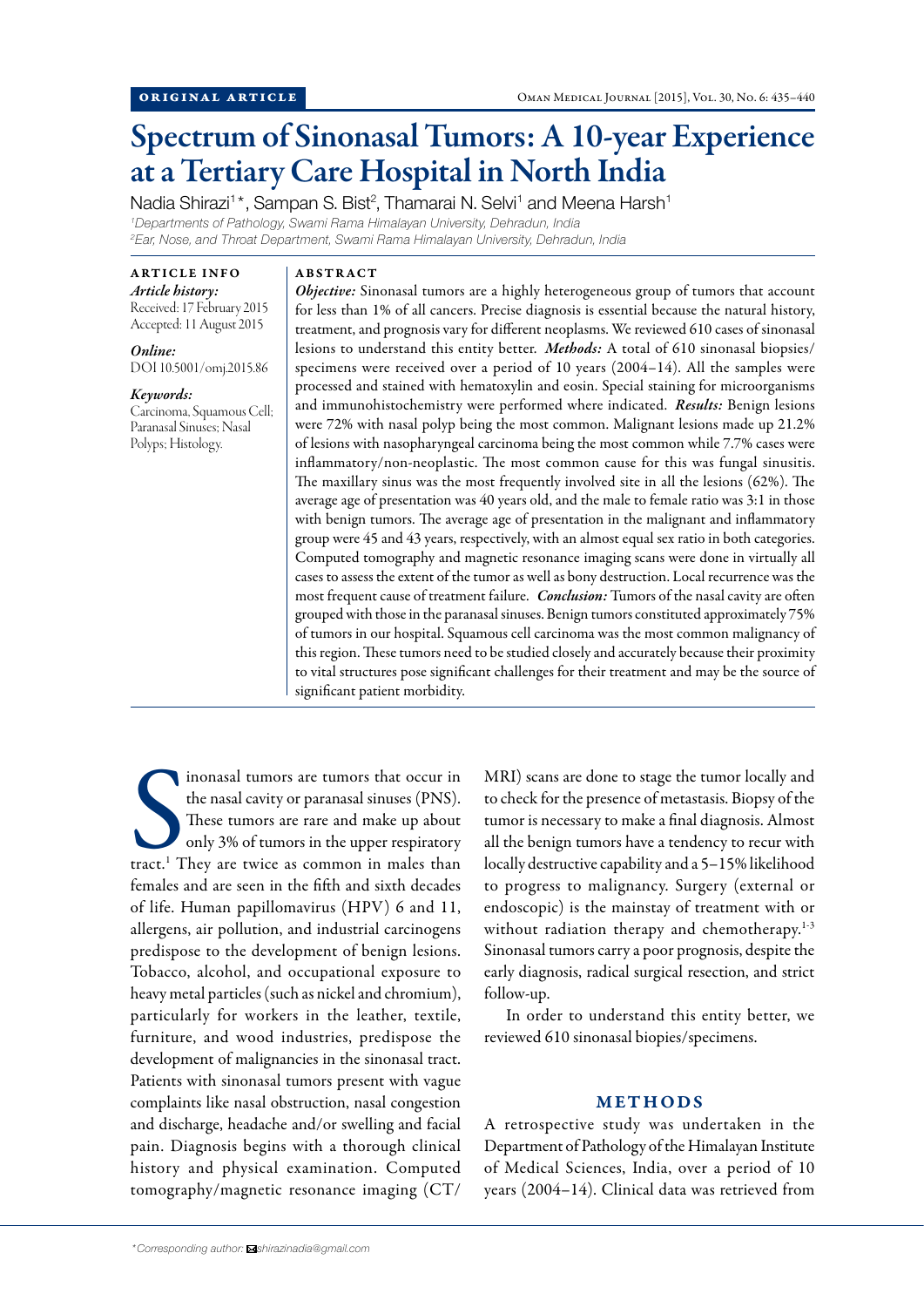histopathology requisition forms/hospital records of patients who had presented with a nasal mass. A CT scan of the nose and PNS was done in all cases, whereas MRI was carried out where indicated. All the specimens (biopsies/surgical specimens) were fixed in 10% formalin, embedded in paraffin, sectioned at 5  $\mu$  and stained with hematoxylin and eosin (H&E). Special stains (Ziehl-Neelson, Periodic acid-Schiff, and silver methenamine) were carried out for microorganisms where required. Immunohistochemistry in a few of the malignant tumors was also performed. The antibody panel chosen for round cell or undifferentiated malignant tumors included pan-cytokeratin (Pan-CK), neuron-specific enolase (NSE), leukocyte common antigen (LCA), HMB-45, and vimentin (BioGenex, California, US).

## RESULTS

A total of 610 lesions of the nose and PNS were studied over 10 years. Of these 435 (72.0%) were benign, 128 (21.2%) were malignant, and 47 (7.7%) were inflammatory/non-neoplastic. Of all the benign tumors, 21% were seen in the third decade of life while most of the malignant tumors were seen in the fifth decade of life, whereas 36% of inflammatory and non-neoplastic sinonasal lesions occurred in the 21–30 year age group [Figure 1]. The benign tumors showed a clear-cut male preponderance (3:1) while malignant tumors and inflammatory conditions showed an almost equal sex ratio. Most patients complained of vague signs and symptoms; however,





those harboring a benign tumor presented with unilateral nasal obstruction (n=308/435, 70.0%) followed by sinusitis and headache. Most patients with malignant tumors presented with bloodstained nasal discharge (76.0%), followed by a nasal obstruction (65.0%) and headache. Patients with inflammatory and non-neoplastic lesions presented with headache (72.3%) and features of sinusitis (44.6%) [Table 1].

Nasal polyps were the most common benign tumors (67.6%) followed by Schneiderian papillomas and hemangiomas (n=29, 6.6%) [Table 2]. The most common overall site of involvement of all benign sinonasal lesions was the maxillary sinus (62.0%) followed by the frontal sinus and the right lateral nasal wall. Many of these tumors had more than one site of involvement. Nasopharyngeal carcinoma (NPC) was the most common malignant tumor. Out of the 52 cases diagnosed as NPC, 37 were squamous cell carcinomas (WHO Grade I), nine were non-keratinizing squamous carcinomas (WHO grade II), and six were lymphoepithelioma type carcinomas (WHO grade III). Small round cell tumors constituted a big category of malignant sinonasal tumors (n=21, 16.4%). Eight of these cases showed positivity for Pan-CK and were diagnosed as small cell carcinomas, seven of 21 cases were diagnosed as extraskeletal Ewing's sarcoma and showed CD99 positivity. The other round cell

Table 1: Signs and symptoms at the time of presentation.

| Clinical signs                  | Benign<br>$(n=435)$ | $(n=128)$ | Malignant Inflammatory/<br>non-neoplastic<br>$(n=47)$ |
|---------------------------------|---------------------|-----------|-------------------------------------------------------|
| Unilateral nasal<br>obstruction | 308                 | 83        | 12                                                    |
| Epistaxis/bloody<br>discharge   | 21                  | 98        | 4                                                     |
| Nasal mass                      | 24                  | 28        | 8                                                     |
| Sinusitis                       | 193                 | 9         | 21                                                    |
| Bilateral nasal<br>obstruction  | 11                  | 35        | 4                                                     |
| Headache                        | 28                  | 84        | 34                                                    |
| Diplopia                        | 7                   | 17        | $\theta$                                              |
| Facial numbness                 | 7                   | 75        | 7                                                     |
| Facial swelling/<br>deformity   | 5                   | 42        | $\overline{c}$                                        |
| Anosmia                         | 5                   | 18        | 1                                                     |
| Proptosis                       | $\Omega$            | 6         | 0                                                     |
| Cervical<br>lymphadenopathy     | $\Omega$            | 16        | 0                                                     |

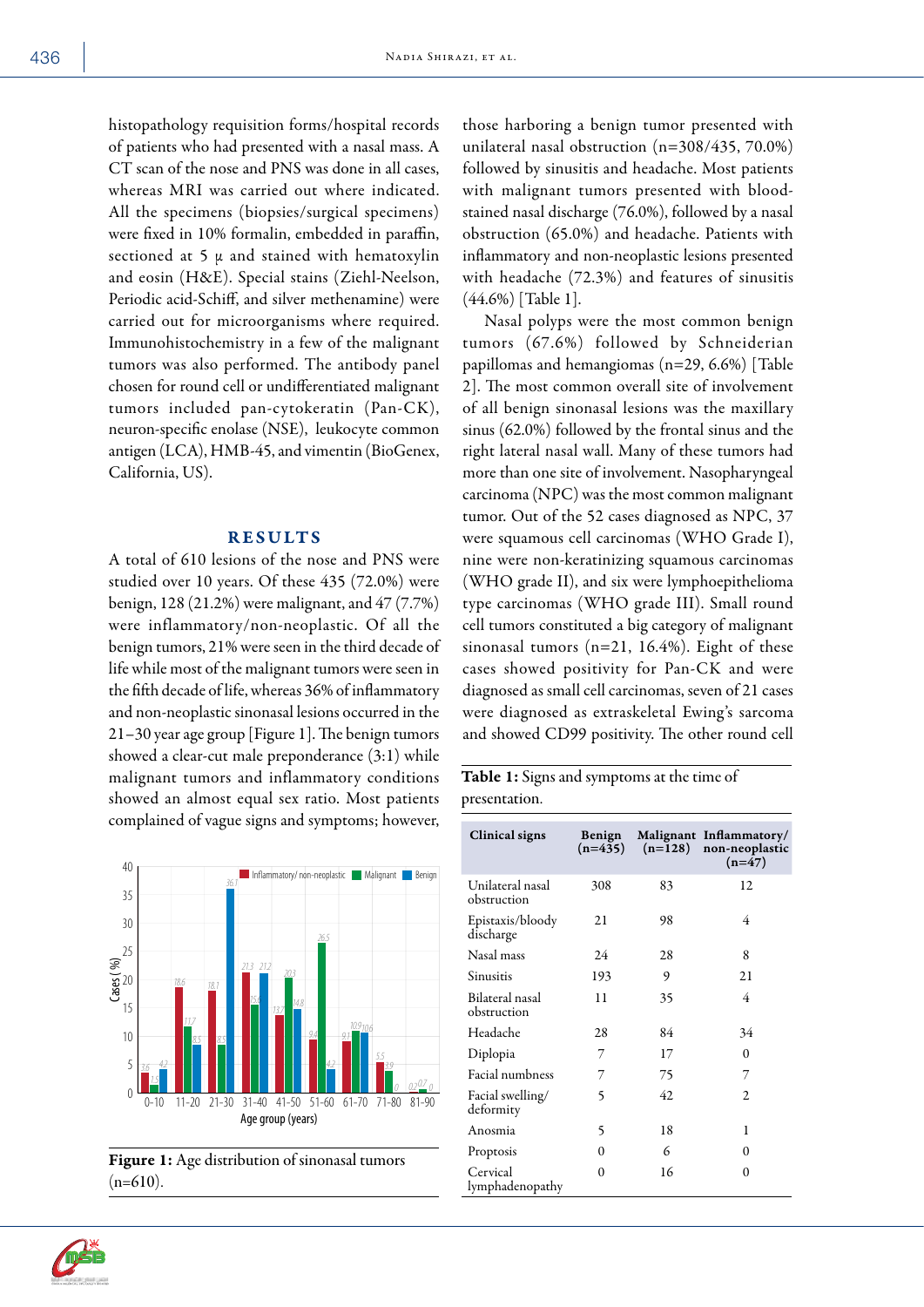| Tumor type                                        | $\text{Case}$ | Mean age<br>(vears) | Sex ratio<br>(M: F) |
|---------------------------------------------------|---------------|---------------------|---------------------|
| Nasal polyp                                       | 294(67.6)     | 46                  | 1.6:1               |
| Schneiderian<br>papillomas                        | 31(7.1)       |                     |                     |
| Squamous                                          | 14(3.2)       | 41.7                | 3.6:1               |
| Oncocytoma                                        | 1(0.2)        | 40                  | M                   |
| Transitional                                      | 1(0.2)        | 85                  | M                   |
| Inverted                                          | 15(3.4)       | 53                  | 6.5:1               |
| Hemangioma                                        | 29(6.7)       | 31.8                | 1.2:1               |
| <b>Iuvenile</b><br>nasopharyngeal<br>angiofibroma | 24(5.5)       | 16.5                | M                   |
| Fibrous dysplasia                                 | 5(1.1)        | 21.2                | 2:3                 |
| Osteoma                                           | 3(0.7)        | 28                  | M                   |
| Cementifying<br>fibroma                           | 3(0.7)        | 14                  | 2:1                 |
| Giant cell tumor                                  | 4(0.9)        | 18.5                | 1:1                 |
| Pleomorphic<br>adenoma                            | 3(0.7)        | 42.                 | 1:2                 |
| Neurofibroma                                      | 1(0.2)        | 45                  | M                   |
| Schwannoma                                        | 3(0.7)        | 59.3                | M                   |
| Low-grade glioma/<br>brain herniation             | 2(0.5)        | 27                  | M                   |
| Paraganglioma                                     | 1(0.2)        | 67                  | M                   |
| Plasmacytoma                                      | 2(0.5)        | 48                  | 1:1                 |

| Table 2: Spectrum of benign sinonasal tumors |  |
|----------------------------------------------|--|
| $(n=435)$ .                                  |  |

*\* Data presented as n (%).*

tumors, after IHC panel, were two cases each of lymphoma (LCA, CD20), neuroblastoma (NSE), and rhabdomyosarcoma (Desmin). All cases of lymphoma were CD20 positive, CD5, CD15, and CD30 negative and the patients were diagnosed with diffuse large B-cell lymphoma [Table 3]. Fungal sinusitis was the most common type of inflammatory lesion comprising 63.0% of all inflammatory lesions.

### DISCUSSION

Patients with sinonasal tumors presented mainly in the fourth decade of life. The lesion was benign in more than two-thirds and inflammatory in less than one-tenth of cases: the remaining being malignant. Male preponderance was observed in benign lesions while the malignant and inflammatory lesions were gender neutral. The most common symptom at presentation was unilateral nasal obstruction while an initial clinical diagnosis of chronic sinusitis was made in nearly one third of cases. Unilateral or bilateral nasal obstruction, blood-tinged nasal

| <b>Table 3:</b> Spectrum of malignant tumors of the |
|-----------------------------------------------------|
| sinonasal tract $(n=128)$ .                         |

| Tumor type                                   | $\mathbf{C}$ ases $*$ | Mean age<br>(years) | Sex ratio<br>(M: F) |
|----------------------------------------------|-----------------------|---------------------|---------------------|
| Nasopharyngeal<br>carcinoma/squamous<br>cell | 52 (40.6)             | 45.6                | 1.2:1               |
| Sinonasal<br>undifferentiated                | 17 (13.3)             | 42                  | 0.6:1               |
| Small round cell                             | 21 (16.4)             | 24.2                | 1.5:1               |
| Non-Hodgkins<br>lymphoma                     | 12(9.4)               | 49                  | 1.4:1               |
| Adenoid cystic                               | 10(7.8)               | 54.3                | 1.5:1               |
| Sarcoma                                      | 7(5.5)                | 52.4                | 2.5:1               |
| Adenocarcinoma                               | 2(1.6)                | 52.5                | 1:1                 |
| Neuroendocrinal                              | 4(3.1)                | 30                  | 1:3                 |
| Mucoepidermoid                               | 1(0.8)                | 57                  | M                   |
| Melanoma                                     | 1(0.8)                | 35                  | F                   |
| Transitional cell                            | 1(0.8)                | 55                  | F                   |

*\* Data presented as n (%).*

discharge, anosmia, diplopia, facial numbness, and facial swellings were the clinical features that favored a malignant sinonasal tumor. The maxillary sinus was the most common site of involvement in all lesions. CT and MRI scans were utilized to delineate tumor extent and bone destruction. Management was based on the anatomical site of origin and its extent, and histopathologic diagnosis. Even benign tumors had a tendency for local recurrence and bone destruction.

Nasal polyps are the most common benign tumors of the nasal cavity, as was seen in our study. They result from chronic inflammation, allergens, pollutants, infectious agents, chronic inflammation, and cystic fibrosis. There is no particular age or sex predilection.<sup>4,5</sup> In our study, males were slightly more affected. For imaging, coronal sinus CT and endoscopy were used and for treatment NSAIDs, corticosteroids, and endoscopy-guided polypectomy.

Papillomas and inverted papillomas tend to be multicentric in up to 30% of cases and 5–20% of cases undergo malignant transformation.6,7 Papillomas in our study group were unicentric, and none of them showed bony erosion or reported malignant transformation during the study period. Complete resection using endoscopic approaches (n=20) or open surgery (n=11), for example, lateral rhinotomy with medial maxillectomy, were performed. The common risks involved with endoscopic sinus surgery including bleeding, infection, injury to the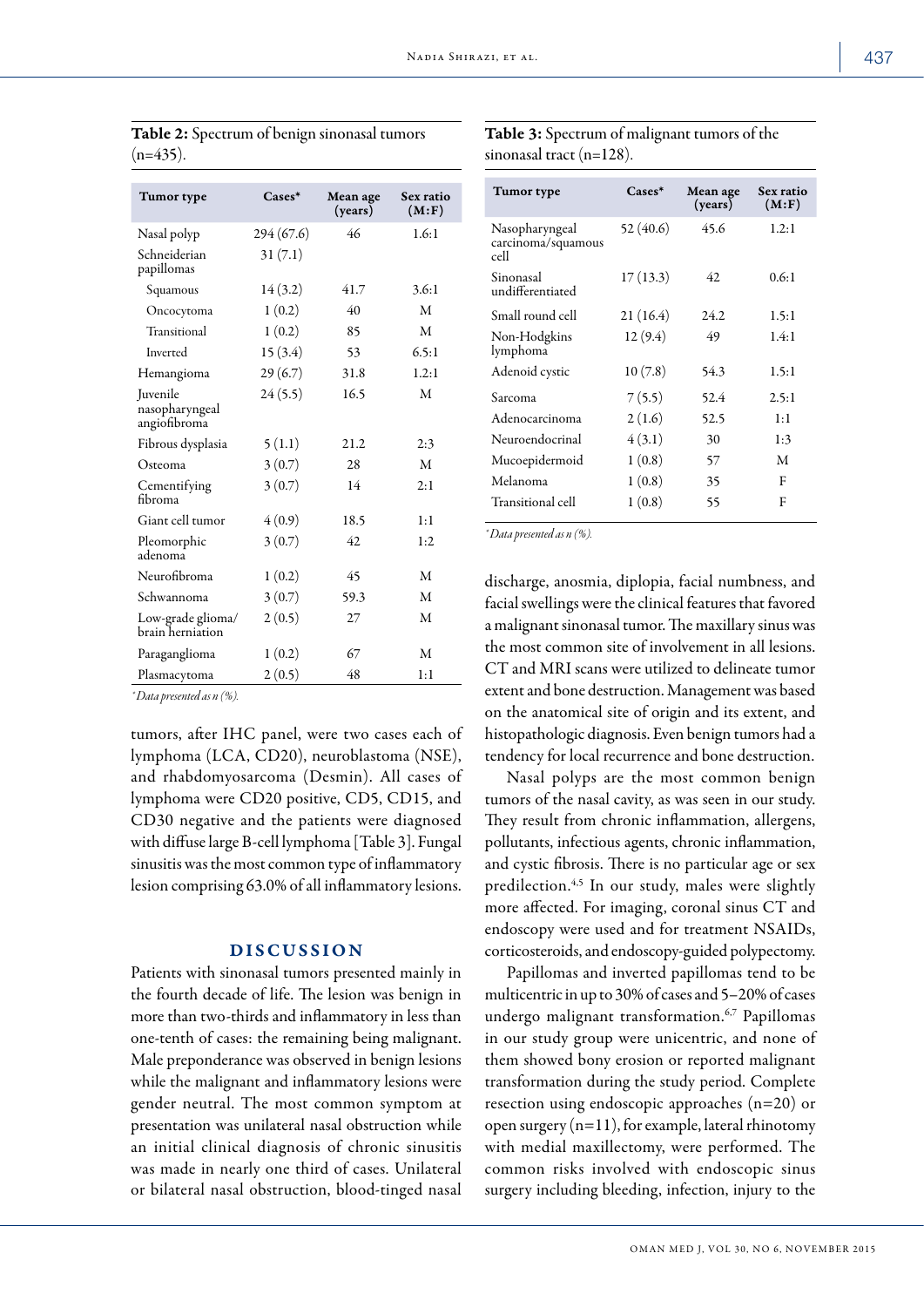eye and its adnexa, cerebrospinal fluid (CSF) leak, and anosmia.8 We encountered anosmia and CSF leak in two cases each.

Hemangiomas are benign neoplasms of vascular origin with a marked male preponderance (approximately 6:1). Most cases in our study were capillary hemangiomas with almost no sex predilection. Lobular capillary hemangioma (LCH) was exclusively observed in female patients (n=12), mostly on the anteroinferior part of nasal septum (Little's area) followed by anterior side of inferior turbinate (n=3). The most important underlying causes for LCH are a hormonal imbalance and excessive inflammatory response after local trauma. Endoscopic surgery, local cautery, electrocoagulation, cryotherapy and laser therapy are the various treatment modalities.8 There were no recurrences in any of our patients.

Juvenile nasopharyngeal angiofibroma ( JNA) is seen in prepubertal and adolescent males. The average age of presentation in our study was 16.5 years, which was similar to another study where the average age was 17 years.<sup>9</sup> Treatment with intranasal endoscopic surgery with/without flutamide (a testosterone receptor blocker) was used. Preoperative angiography in all cases showed the main blood supply from the internal maxillary artery. Embolization was used in eight cases (33.3%) to minimize blood loss.

Fibrous dysplasia is a relatively uncommon condition in the sinonasal tract and is characterized by replacement of normal bone by fibro-osseous connective tissue exhibiting varying degrees of metaplasia. Three of our patients were asymptomatic and two presented with a headache and hyposmia. CT scan showed ground glass opacity of inferior turbinate.

Osteomas are slow growing and mostly asymptomatic bony outgrowths and are well visualized in plain X-ray. All three cases in our study were seen in the frontoethmoid region. The tumors were removed surgically, and none of the patients reported recurrence. The other uncommon benign cementum-containing lesions were cementifying or ossifying fibromas. All patients (n=3) complained of dull pain and bone deformity. Lesions were radiolucent with few wispy trabeculae. These tumors do not usually recur after surgical resection.

Giant cell tumors (GCTs) of the head and neck are extremely rare and constitute 2% of all GCTs.<sup>10</sup> Histopathology remains the gold standard for the diagnosis of these lesions. Aneurysmal bone cysts and giant cell reparative granuloma are the other differential diagnoses. These appeared multilocular on CT with multiple fluid levels. Treatment is aggressive surgery followed by radiotherapy. Pleomorphic adenomas originated from the intranasal septum or lateral nasal wall in all three cases and were intranasal as also observed in another study.11 Wide local excision via a lateral rhinotomy approach is the treatment of choice. Peripheral nerve sheath tumors namely schwannoma (n=3) and neurofibroma (n=1) are uncommonly encountered in the nasal cavity and paranasal sinuses. These tumors were treated with conservative surgical resection and had an excellent prognosis.

NPCs, particularly squamous cell carcinomas, are malignant tumors of the nasopharynx with an Ebstein Barr Virus (EBV) association. While rare in most parts of the world, it is endemic in Southern China, Southeast Asia, North Africa, and Arctica.12 There was a slight male preponderance in our study with a male to female ratio of 1.3:1. Although seen mostly in the fourth and fifth decades of life, they have been reported in patients as young as 22 years old.13 The most common presenting complaints were nasal bleeding, obstruction, headache and cervical lymphadenopathy. CT/MRI were done to determine the extent of the tumor and cervical lymphadenopathy. All tumors were treated with chemotherapy and radiotherapy. A study by Sanghvi et al,<sup>14</sup> revealed a significant decrease in the annual incidence from 1973 to 2009 for the overall population; however, no significant differences were found (*p>*0.050) when comparing survival in the last three decades.

Sinonasal undifferentiated carcinoma (SNUC) has an aggressive clinical course and present with an advanced stage neoplasm. Eight out of 14 SNUCs in our study presented at stage T3 or T4 similar to a study by Gallo et al.<sup>15</sup> Patients presented with nasal obstruction, epistaxis, proptosis, and facial pain. The average age at presentation was 42 years and the male to female ratio was 1:2. CT/MRI showed extensive bony destruction with the irregularity of margin of the tumor. The tumor was treated surgically with an arm of tumor-free surgical margins and orbital exenteration. Although described as a rare group, these were 11% in our study. The incidence may be attributed to various genetic and environmental factors.

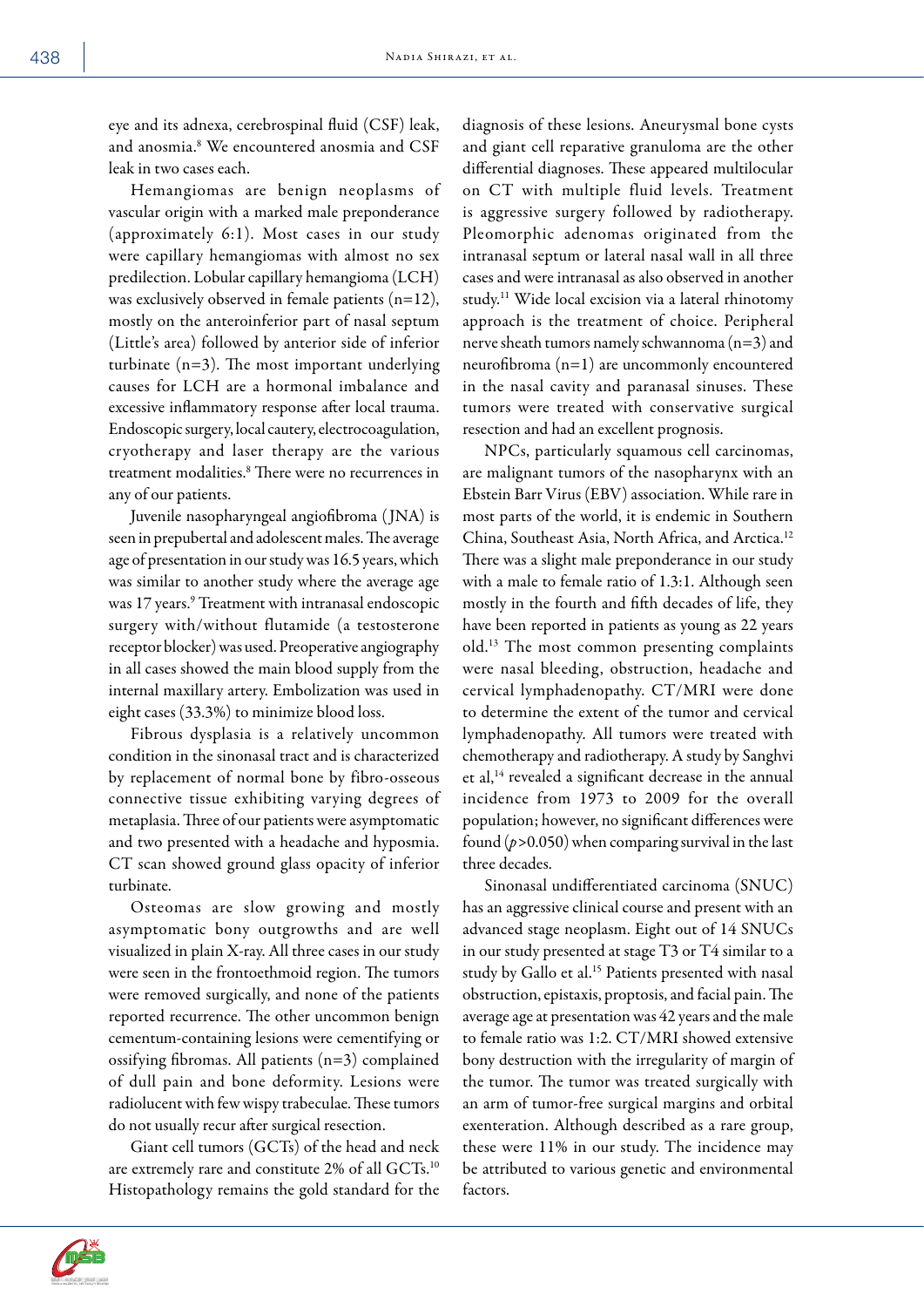Small round cell tumors (SRCT) constitute a heterogeneous group of malignant neoplasms characterized by a monotonous population of undifferentiated cells with relatively small sized hyperchromatic nuclei and scant cytoplasm. A definite diagnosis is usually not possible because of the frequent absence of distinguishing features or small biopsy size. Immunohistochemistry is mandatory in such cases using a panel of antibodies (CK, CD99, LCA, EMA, desmin, and vimentin). In our study, the majority were poorly differentiated carcinomas (8/20), followed by six lymphomas and three Ewings Sarcoma. However, in a study by Ashraf et al,16 mucosal melanomas were the most common SRCT.

Lymphomas of the sinonasal tract are uncommon malignancies representing 3–5% of all malignancies; non-Hodgkins lymphoma (NHL) accounts for 60% of all lymphomas. In the study by Chalastras et al,17 the most common was the diffuse large B-cell lymphoma; however, we exclusively encountered this subtype (12/12) in our study. In contrast, a study in Japan reported angiocentric lymphoma (35.9%) followed by B-cell lymphoma (22.6%) as the predominant histological types in Japan.18 The epidemiological difference may be attributed to the difference of genetic and environmental influences.

Adenoid cystic carcinoma is the second most common cancer occurring in the sinonasal tract and usually invades the lateral wall of the nose.<sup>19</sup> However, it constituted less than 8% of all the malignant tumors we encountered. Although there is the high propensity of distant metastasis to lungs, we encountered metastasis to lungs in 50% of cases. All cases were subjected to combined primary excision with postoperative radiotherapy.

Almost all the patients who were exhibiting fungal sinusitis in our study were immunocompetent as also seen in the study by Hussain et al.20

#### **CONCLUSION**

Sinonasal tumors are complex, diverse and uncommon lesions that account for less than 3% of all tumors. Nearly a quarter of all sinonasal tumors are malignant as seen in our study with overlapping demographic and clinical features. The complex regional anatomy, proximity to vital structures, and delayed presentation following nonspecific symptoms make an accurate histopathologic diagnosis a mandatory prerequisite for planning effective management. The histologic type and grade of the tumor are representative of the biological behavior and the chemo- and radio-sensitivity of the mass and hence has an impeccable impact on its management. In short, histopathological diagnosis has prognostic value in sinonasal tumors.

#### *Disclosure*

The authors declared no conflicts of interest. No funding was received for this study.

#### references

- 1. Pilch BZ, Bouquot J, Thompson LD. Squamous cell carcinoma. In: Barnes EL, Eveson JW, Reichart P, Sidransky D, editors. Pathology and genetics of head and neck tumours. (Kleihues P, Sobin LH, series editors). World Health Organization classification of tumours. Lyon, France: IARC Press; 2005. p. 15–17.
- 2. Hopkin N, McNicoll W, Dalley VM, Shaw HJ. Cancer of the paranasal sinuses and nasal cavities. Part I. Clinical features. J Laryngol Otol 1984 Jun;98(6):585-595.
- 3. McNicoll W, Hopkin N, Dalley VM, Shaw HJ. Cancer of the paranasal sinuses and nasal cavities. Part II. Results of treatment. J Laryngol Otol 1984 Jul;98(7):707-718.
- 4. Lund VJ. Diagnosis and treatment of nasal polyps. BMJ 1995 Nov;311(7017):1411-1414.
- 5. Lathi A, Syed MM, Kalakoti P, Qutub D, Kishve SP. Clinico-pathological profile of sinonasal masses: a study from a tertiary care hospital of India. Acta Otorhinolaryngol Ital 2011 Dec;31(6):372-377.
- 6. Mansell NJ, Bates GJ. The inverted Schneiderian papilloma: a review and literature report of 43 new cases. Rhinology 2000 Sep;38(3):97-101.
- 7. Al-Mujaini A, Wali U, Alkhabori M. Functional endoscopic sinus surgery: indications and complications in the ophthalmic field. Oman Med J 2009 Apr;24(2):70-80.
- 8. Mills SE, Cooper PH, Fechner RE. Lobular capillary hemangioma: the underlying lesion of pyogenic granuloma. A study of 73 cases from the oral and nasal mucous membranes. Am J Surg Pathol 1980 Oct;4(5):470-479.
- 9. Tang IP, Shashinder S, Gopala Krishnan G, Narayanan P. Juvenile nasopharyngeal angiofibroma in a tertiary centre: ten-year experience. Singapore Med J 2009 Mar;50(3):261- 264.
- 10. Bertoni F, Unni KK, Beabout JW, Ebersold MJ. Giant cell tumor of the skull. Cancer 1992 Sep;70(5):1124-1132.
- 11. Compagno J, Wong RT. Intranasal mixed tumors (pleomorphic adenomas): a clinicopathologic study of 40 cases. Am J Clin Pathol 1977 Aug;68(2):213-218.
- 12. Ferlay J, Shin HR, Bray F, Forman D, Mathers C, Parkin DM. Estimates of worldwide burden of cancer in 2008: GLOBOCAN 2008. Int J Cancer 2010 Dec;127(12):2893- 2917.
- 13. Al-Zaabi K, Al Riyami M, Al-Abri R. A unilateral maxillary sinus tumor. Oman Med J 2013 May;28(3):220-221.
- 14. Sanghvi S, Khan MN, Patel NR, Yeldandi S, Baredes S, Eloy JA. Epidemiology of sinonasal squamous cell carcinoma: a comprehensive analysis of 4994 patients. Laryngoscope 2014 Jan;124(1):76-83.
- 15. Gallo O, Graziani P, Fini-Storchi O. Undifferentiated carcinoma of the nose and paranasal sinuses. An immunohistochemical and clinical study. Ear Nose Throat J 1993 Sep;72(9):588-590, 593-595.
- 16. J Ashraf M, Beigomi L, Azarpira N, Geramizadeh B, Khademi B, Hakimzadeh A, et al. The small round